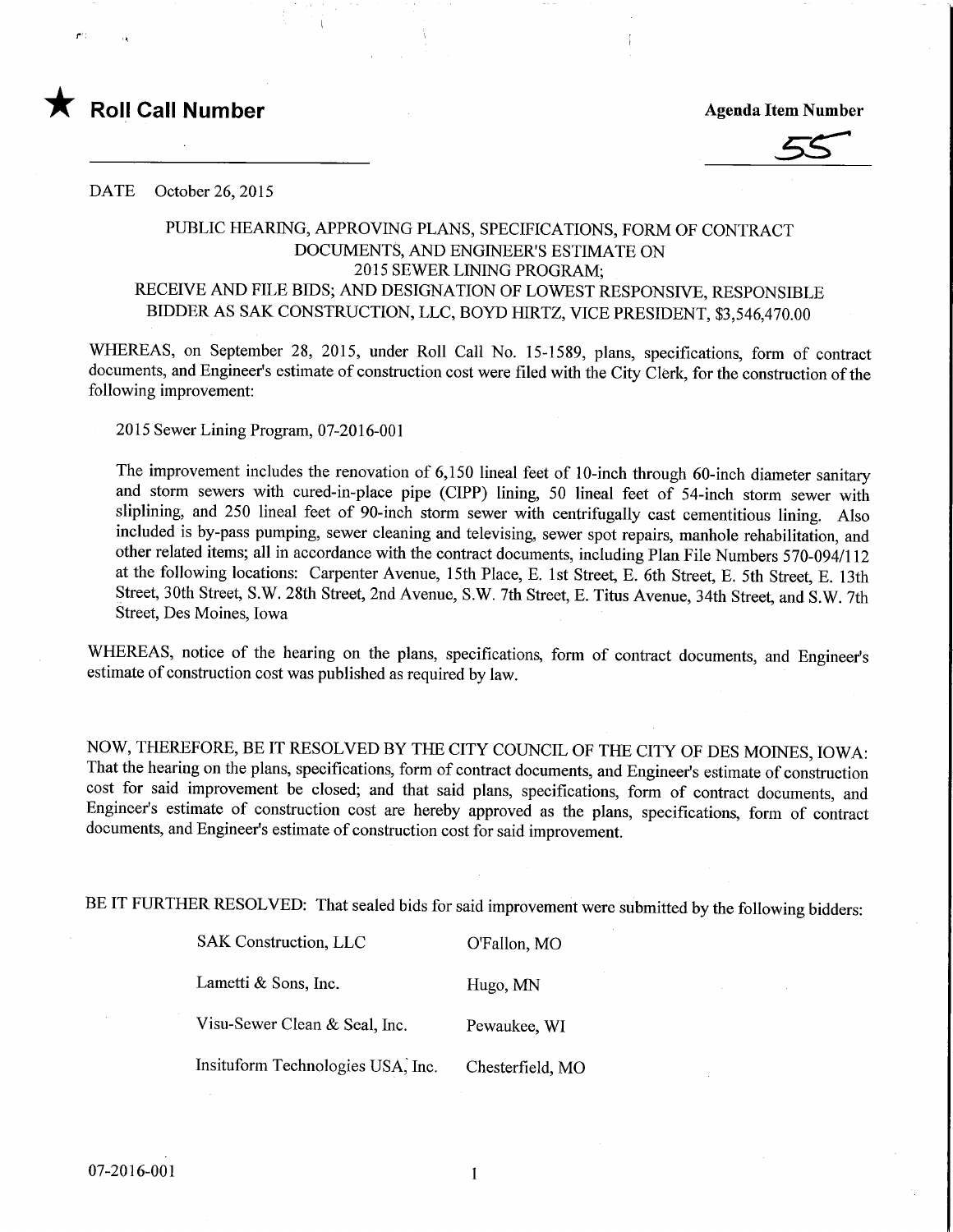

## Roll Call Number **Agenda Item Number** Agenda Item Number

DATE October 26, 2015

which were received and opened at a public meeting presided over by the Engineer in the City Council Chambers, 2nd Floor, City Hall, 400 Robert D. Ray Drive, Des Moines, Iowa at 11:00 a.m. on October 13, 2015. Said bids and the attached tabulation of bids for said improvement be and are hereby received and filed.

BE IT FURTHER RESOLVED: That the Des Moines City Engineer, as the Engineer, has detennined that the lowest responsive, responsible bid for the construction of said improvement was submitted by SAK Construction, LLC, Boyd Hirtz, Vice President, 864 HoffRoad, O'Fallon, MO, 63366 in the amount of \$3,546,470.00, and said bid be and the same is hereby accepted.

BE IT FURTHER RESOLVED: That the bid security of the unsuccessful bidders be and is hereby authorized and directed to be returned.

BE IT FURTHER RESOLVED: That the Engineer is hereby directed to secure execution by the lowest responsible, responsive Bidder and its surety of the contract documents in the form heretofore approved by this Council; that the Engineer is directed to thereafter present said contract documents to this Council for approval and authorization to the Mayor to sign; and that no contract shall be deemed to exist between the City of Des Moines and said Bidder until said contract has been executed by the Bidder, and shall have been approved by this Council and executed by the Mayor and attested to by the City Clerk.

BE IT FURTHER RESOLVED: That the City Council hereby authorizes the necessary road closures for the Project.

(City Council Communication Number 15566

Moved by  $\frac{1}{\sqrt{2\pi}}$  to adopt.

FORM APPROVED: THE RESERVE EUNDS AVAILABLE

Kathleen Vanderpool<br>Deputy City Attorney

Daniel E. Ritter Des Moines Finance Director

Funding Source: 2015-2016 CIP, Page Sanitary - 8, Lining Sanitary Trunk and Lateral Sewers, SS049, Being: \$2,889,725.50 in Lining Sanitary Trunk and Lateral Sewer, and the remaining \$656,744.50 in Storm Water Utility Funds from SM057, City-wide Storm Water Utility Projects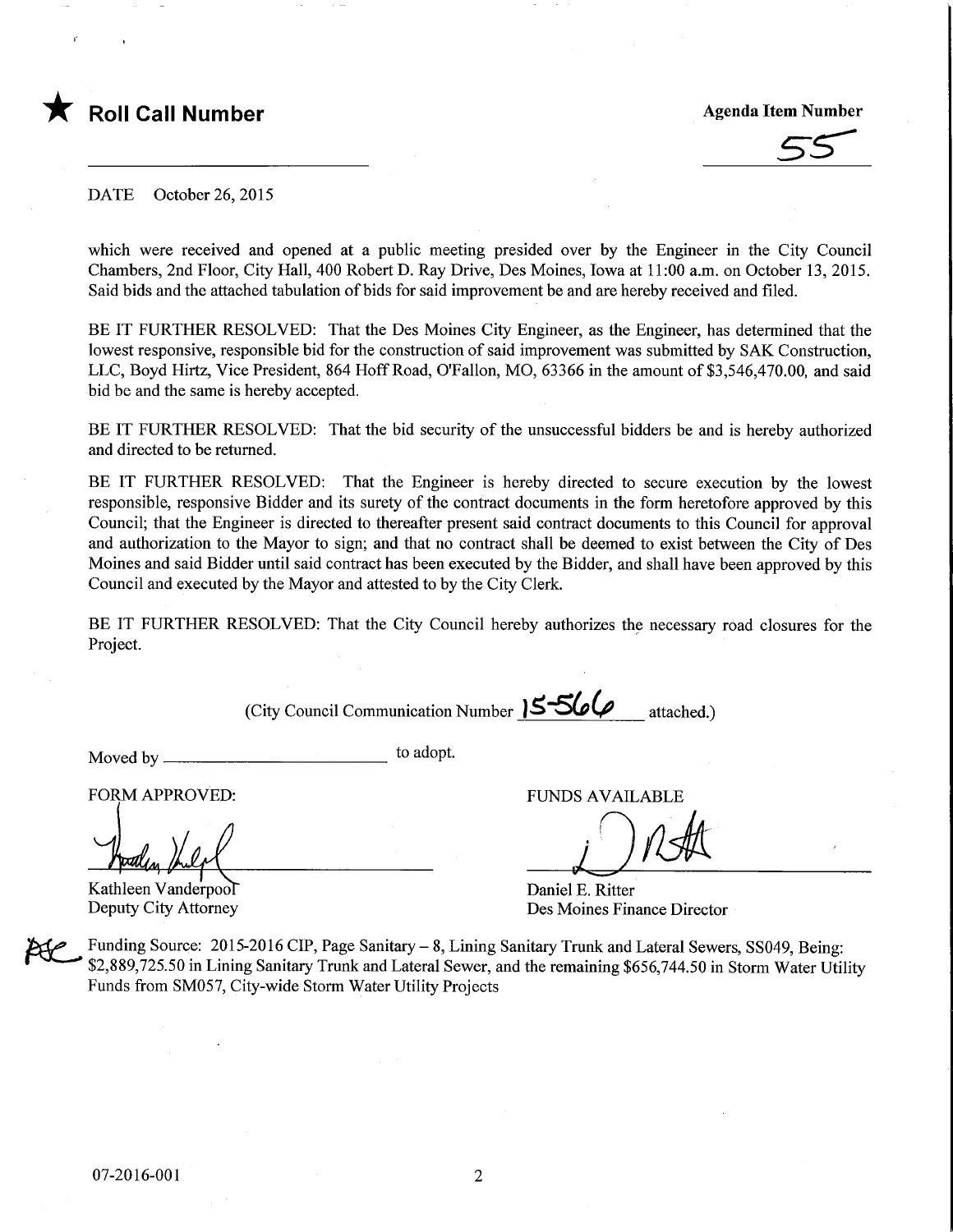

**Agenda Item Number** 



DATE October 26, 2015

| <b>COUNCIL ACTION</b> | <b>YEAS</b> | <b>NAYS</b> | <b>PASS</b> | <b>ABSENT</b>   |
|-----------------------|-------------|-------------|-------------|-----------------|
| <b>COWNIE</b>         |             |             |             |                 |
| <b>COLEMAN</b>        |             |             |             |                 |
| <b>GATTO</b>          |             |             |             |                 |
| <b>GRAY</b>           |             |             |             |                 |
| <b>HENSLEY</b>        |             |             |             |                 |
| <b>MAHAFFEY</b>       |             |             |             |                 |
| <b>MOORE</b>          |             |             |             |                 |
| <b>TOTAL</b>          |             |             |             |                 |
| <b>MOTION CARRIED</b> |             |             |             | <b>APPROVED</b> |
|                       |             |             |             |                 |

I, Diane Rauh, City Clerk of said City Council, hereby certify that at a meeting of the City Council, held on the above date, among other proceedings the above was adopted.

IN WITNESS WHEREOF, I have hereunto set my hand and affixed my seal the day and year first above written.

Mayor

 $\overline{\mathbf{3}}$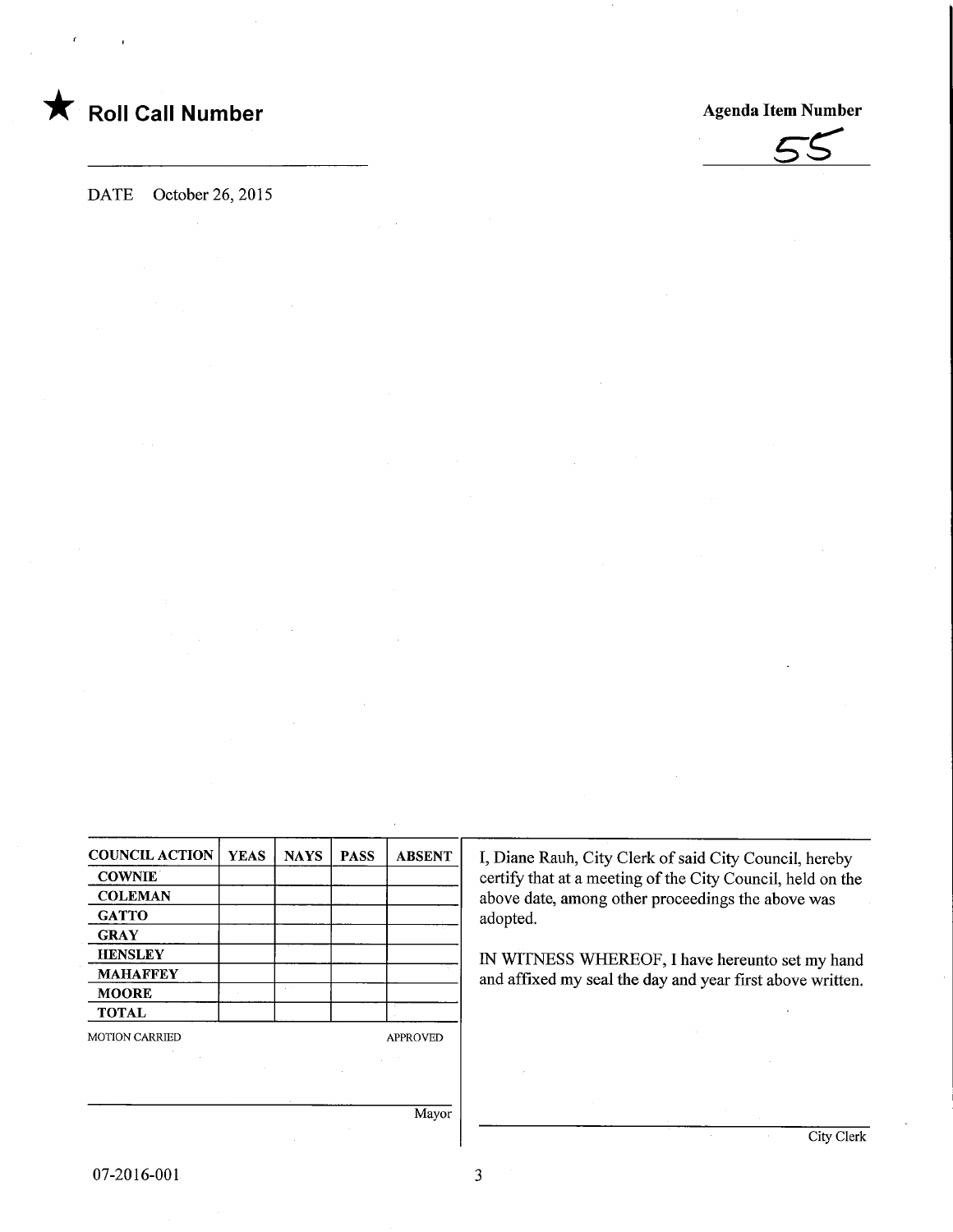|                                                                 | DEPARTMENT OF ENGINEERING<br>CITY OF DES MOINES, IOWA                                                          |                     | Activity ID 07-2016-001<br>IDOT Project No: None |                              |                                        |                            |                                     |                            |                                     |                             |
|-----------------------------------------------------------------|----------------------------------------------------------------------------------------------------------------|---------------------|--------------------------------------------------|------------------------------|----------------------------------------|----------------------------|-------------------------------------|----------------------------|-------------------------------------|-----------------------------|
|                                                                 | APPROVED BY<br>TABULATED BY: M. Radermacher<br>CHECKED BY: $\underline{\mathcal{H}}$ $\underline{\mathcal{H}}$ |                     | Bid Date: 10/13/2015                             |                              | SAK CONSTRUCTION, LLC<br>O'FALLON, MO. |                            | LAMETTI & SONS, INC<br>HUGO, MN     |                            | VISU-SEWER, INC<br>PEWAUKEE, WI     |                             |
| <b>CONTRACTOR'S BID TABULATION</b><br>2015 SEWER LINING PROGRAM |                                                                                                                |                     |                                                  |                              | <b>BID SECURITY</b><br>10% BID BOND    |                            | <b>BID SECURITY</b><br>10% BID BOND |                            | <b>BID SECURITY</b><br>10% BID BOND |                             |
|                                                                 | -ESTIMATE-                                                                                                     |                     |                                                  |                              | <b>BID PRICE</b>                       |                            | <b>BID PRICE</b>                    |                            | <b>BID PRICE</b>                    |                             |
|                                                                 |                                                                                                                |                     | <b>UNIT</b>                                      |                              | UNIT                                   |                            | UNIT                                |                            | <b>UNIT</b>                         |                             |
| <b>ITEM</b>                                                     | <b>DESCRIPTION</b>                                                                                             | QUANTITY            | PRICE                                            | <b>AMOUNT</b>                | <b>PRICE</b>                           | <b>AMOUNT</b>              | <b>PRICE</b>                        | AMOUNT                     | <b>PRICE</b>                        | <b>AMOUNT</b>               |
| 1                                                               | <b>Traffic Control</b>                                                                                         | 1 LS                | \$50,000.00                                      | \$50,000.00                  | \$50,000.00                            | \$50,000.00                | \$20,000.00                         | \$20,000.00                | \$40,000.00                         | \$40,000.00                 |
| $\mathbf{2}$                                                    | Mobilization                                                                                                   | 1 <sub>LS</sub>     | \$100,000.00                                     | \$100,000,00                 | \$138,000.00                           | \$138,000.00               | \$150,000.00                        | \$150,000.00               | \$105,000.00                        | \$105,000.00                |
| 3                                                               | Sewer Liner, 10" CIPP                                                                                          | 250 LF              | \$35.00                                          | \$8,750.00                   | \$33.00                                | \$8,250.00                 | \$50.00                             | \$12,500.00                | \$45.00                             | \$11,250.00                 |
| 4                                                               | Sewer Liner, 12" CIPP                                                                                          | 725 LF              | \$45.00                                          | \$32,625.00                  | \$36,00                                | \$26,100.00                | \$60.00                             | \$43,500.00                | \$50.00                             | \$36,250.00                 |
| 5                                                               | Sewer Liner, 21" CIPP                                                                                          | 400 LF              | \$125.00                                         | \$50,000.00                  | \$72.00                                | \$28,800.00                | \$75.00                             | \$30,000.00                | \$67.00                             | \$26,800.00                 |
| 6                                                               | Sewer Liner, 24" CIPP                                                                                          | 125 LF              | \$150.00                                         | \$18,750.00                  | \$150.00                               | \$18,750.00                | \$180.00                            | \$22,500.00                | \$124.00                            | \$15,500.00                 |
| $\overline{7}$                                                  | Sewer Liner, 30" CIPP                                                                                          | 800 LF              | \$160.00                                         | \$128,000.00                 | \$130.00                               | \$104,000.00               | \$190.00                            | \$152,000.00               | \$125.00                            | \$100,000.00                |
| 8                                                               | Sewer Liner, 36" CIPP                                                                                          | 350 LF              | \$175.00                                         | \$61,250.00                  | \$150,00                               | \$52,500.00                | \$260.00                            | \$91,000.00                | \$130.00                            | \$45,500.00                 |
| 9                                                               | Sewer Liner, 48" CIPP                                                                                          | 3250 LF             | \$275.00                                         | \$893,750.00                 | \$265.00                               | \$861,250.00               | \$300.00                            | \$975,000,00               | \$247.00                            | \$802,750.00                |
| 10                                                              | Sewer Liner, 54" CIPP                                                                                          | 170 LF              | \$400.00                                         | \$68,000.00                  | \$365.00                               | \$62,050.00                | \$360.00                            | \$61,200.00                | \$515.00                            | \$87,550.00<br>\$41,200,00  |
| 11                                                              | Sewer Liner, 60" CIPP                                                                                          | 80 LF               | \$425.00                                         | \$34,000.00                  | \$595.00                               | \$47,600.00                | \$630.00                            | \$50,400.00                | \$515.00                            |                             |
| 12                                                              | Sewer Liner, 48" Slip Liner                                                                                    | 50 LF               | \$600.00                                         | \$30,000.00                  | \$650.00                               | \$32,500.00                | \$655.00                            | \$32,750.00                | \$715.00                            | \$35,750.00                 |
| 13                                                              | Sewer Liner, 90" Centrifugally Cast Cementitous Pipe Liner                                                     | 250 LF              | \$1,000.00                                       | \$250,000.00                 | \$780.00                               | \$195,000.00               | \$1,415.00                          | \$353,750.00               | \$1,250.00                          | \$312,500.00<br>\$25,000.00 |
| 14                                                              | Sewer Service Reconnection                                                                                     | 250 EACH<br>25 EACH | \$175.00                                         | \$43,750.00                  | \$100.00<br>\$2,000.00                 | \$25,000.00                | \$200.00<br>\$2,800.00              | \$50,000.00<br>\$70,000.00 | \$100.00<br>\$2,500.00              | \$62,500.00                 |
| 15                                                              | Sewer Service Connection CIPP Liner                                                                            | 2300 LF             | \$2,000.00<br>\$5.00                             | \$50,000.00<br>\$11,500.00   | \$7.00                                 | \$50,000.00<br>\$16,100.00 | \$10.00                             | \$23,000.00                | \$2.00                              | \$4,600.00                  |
| 16                                                              | Sewer Cleaning and Televising, 8"-30" Diam.                                                                    | 10650 LF            | \$20.00                                          |                              | \$18.50                                | \$197,025.00               | \$35.00                             | \$372,750.00               | \$2,00                              | \$21,300.00                 |
| 17                                                              | Sewer Cleaning and Televising, 36"-90" Diam.                                                                   | 1 <sub>LS</sub>     | \$175,000.00                                     | \$213,000.00<br>\$175,000.00 | \$170,000.00                           | \$170,000.00               | \$50,000.00                         | \$50,000.00                | \$230,000.00                        | \$230,000.00                |
| 18                                                              | <b>Bypass Pumping</b>                                                                                          | 7 EACH              | \$10,000.00                                      | \$70,000.00                  | \$18,000.00                            | \$126,000.00               | \$20,000.00                         | \$140,000.00               | \$22,000.00                         | \$154,000.00                |
| 19<br>20                                                        | Manhole, 48" Diameter Structure                                                                                | 7 EACH              | \$25,000.00                                      | \$175,000.00                 | \$32,000.00                            | \$224,000.00               | \$32,000.00                         | \$224,000.00               | \$35,200.00                         | \$246,400.00                |
| 21                                                              | Manhole, Type SW-304<br>Manhole, Type SW-403                                                                   | 2 EACH              | \$20,000.00                                      | \$40,000.00                  | \$30,000.00                            | \$60,000.00                | \$30,000.00                         | \$60,000.00                | \$33,000.00                         | \$66,000.00                 |
| 22                                                              | Intake, Type SW-507                                                                                            | 1 EACH              | \$7,500.00                                       | \$7,500.00                   | \$10,000,00                            | \$10,000,00                | \$10,000.00                         | \$10,000.00                | \$11,000.00                         | \$11,000.00                 |
| 23                                                              | Minor Manhole Adjustment                                                                                       | 2 EACH              | \$1,250.00                                       | \$2,500.00                   | \$900.00                               | \$1,800.00                 | \$800.00                            | \$1,600.00                 | \$880.00                            | \$1,760.00                  |
| 24                                                              | Major Mannole Adjustment                                                                                       | 2 EACH              | \$2,500.00                                       | \$5,000.00                   | \$4,850.00                             | \$9,700.00                 | \$4,850.00                          | \$9,700.00                 | \$5,335.00                          | \$10,670.00                 |
| 25                                                              | Manhole Lining with Centrifugally Cast Mortar Liner                                                            | 25 EACH             | \$1,500.00                                       | \$37,500.00                  | \$2,100.00                             | \$52,500.00                | \$2,420.00                          | \$60,500.00                | \$1,700.00                          | \$42,500.00                 |
| 26                                                              | SE 5th Street Sinkhole Repair                                                                                  | 1 <sub>LS</sub>     | \$4,000.00                                       | \$4,000.00                   | \$6,000.00                             | \$6,000.00                 | \$6,000.00                          | \$6,000.00                 | \$6,600.00                          | \$6,600.00                  |
| 27                                                              | E. 13th Spot Repair (Repair #1)                                                                                | 1 LS                | \$10,000.00                                      | \$10,000.00                  | \$14,500.00                            | \$14,500.00                | \$14,500.00                         | \$14,500.00                | \$15,950.00                         | \$15,950.00                 |
| 28                                                              | E. 13th Spot Repair (Repair #2)                                                                                | 1 LS                | \$15,000.00                                      | \$15,000.00                  | \$22,500.00                            | \$22,500.00                | \$22,500.00                         | \$22,500.00                | \$24,700.00                         | \$24,700.00                 |
| 29                                                              | E. 13th Street Cavity Repair (Repair #3)                                                                       | 1 <sub>LS</sub>     | \$4,000.00                                       | \$4,000.00                   | \$5,000.00                             | \$5,000.00                 | \$5,000.00                          | \$5,000.00                 | \$5,500.00                          | \$5,500.00                  |
| 30                                                              | 30th Street Spot Repair (Repair #1)                                                                            | 1 <sub>LS</sub>     | \$15,000.00                                      | \$15,000.00                  | \$19,500.00                            | \$19,500.00                | \$19,500.00                         | \$19,500.00                | \$21,450.00                         | \$21,450.00                 |
| 31                                                              | 30th Street Spot Repair (Repair #2)                                                                            | 1 <sub>LS</sub>     | \$10,000.00                                      | \$10,000.00                  | \$15,500.00                            | \$15,500.00                | \$15,500.00                         | \$15,500.00                | \$17,000.00                         | \$17,000.00                 |
| 32                                                              | Spot Repair, 14' Deep or Less, 21" Diam. Or Less                                                               | 7 EACH              | \$10,000.00                                      | \$70,000.00                  | \$14,500.00                            | \$101,500.00               | \$16,000.00                         | \$112,000.00               | \$17,600.00                         | \$123,200.00                |
| 33                                                              | Spot Repair, 14' Deep or Less, Greater than 21" Diam.                                                          | 5 EACH              | \$12,000.00                                      | \$60,000.00                  | \$21,000.00                            | \$105,000.00               | \$23,500.00                         | \$117,500.00               | \$25,850.00                         | \$129,250.00                |
| 34                                                              | Spot Repair, Greater than 14' Deep, 21" Diam. Or Less                                                          | 7 EACH              | \$13,000.00                                      | \$91,000.00                  | \$23,500.00                            | \$164,500.00               | \$26,000.00                         | \$182,000.00               | \$28,600.00                         | \$200,200.00                |
| 35                                                              | Spot Repair, Greater than 14' Deep, Greater than 21" Diam.                                                     | 5 EACH              | \$15,000.00                                      | \$75,000.00                  | \$27,000.00                            | \$135,000.00               | \$30,000.00                         | \$150,000.00               | \$33,000.00                         | \$165,000,00                |
| 36                                                              | Sewer Service Connection Repair made during Spot Repair                                                        | 7 EACH              | \$2,000.00                                       | \$14,000.00                  | \$3,600.00                             | \$25,200.00                | \$4,000.00                          | \$28,000.00                | \$4,400.00                          | \$30,800.00                 |
| 37                                                              | Traffic Control for Spot Repair, Residential Street                                                            | 10 EACH             | \$1,500.00                                       | \$15,000.00                  | \$1,000.00                             | \$10,000.00                | \$1,000.00                          | \$10,000.00                | \$1,100.00                          | \$11,000.00                 |
| 38                                                              | Traffic Control for Spot Repair, Non-Residential Street                                                        | 10 EACH             | \$2,500.00                                       | \$25,000.00                  | \$2,000.00                             | \$20,000.00                | \$2,000.00                          | \$20,000.00                | \$2,200.00                          | \$22,000.00                 |
| 39                                                              | Composite Pavement                                                                                             | 500 SY              | \$175.00                                         | \$87,500.00                  | \$126.00                               | \$63,000.00                | \$126.00                            | \$63,000.00                | \$138.50                            | \$69,250.00                 |
| 40                                                              | PCC Pavement, 6"                                                                                               | 300 SY              | \$60.00                                          | \$18,000.00                  | \$80.00                                | \$24,000.00                | \$80,00                             | \$24,000.00                | \$88.00                             | \$26,400.00                 |
| 41                                                              | PCC Pavement, 8"                                                                                               | 200 SY              | \$75.00                                          | \$15,000.00                  | \$98.00                                | \$19,600.00                | \$98.00                             | \$19,600.00                | \$108.00                            | \$21,600.00                 |
| 42                                                              | Temporary Cap for Composite Pavement Patch                                                                     | 100 SY              | \$20.00                                          | \$2,000.00                   | \$65.00                                | \$6,500.00                 | \$62.00                             | \$6,200.00                 | \$70.00                             | \$7,000.00                  |
| 43                                                              | PCC Curb and Gutter                                                                                            | 20 LF               | \$40.00                                          | \$800.00                     | \$56,00                                | \$1,120.00                 | \$56.00                             | \$1,120.00                 | \$62.00                             | \$1,240.00                  |
| 44                                                              | PCC Sidewalk                                                                                                   | 20 SY               | \$50.00                                          | \$1,000.00                   | \$50.00                                | \$1,000.00                 | \$50.00                             | \$1,000.00]                | \$55.00                             | \$1,100.00                  |
| 45                                                              | Pavement Removal                                                                                               | 750 SY              | \$15.00                                          | \$11,250.00                  | \$14.00                                | \$10,500.00                | \$14.00                             | \$10,500.00                | \$15.50                             | \$11,625.00                 |

S)<br>S

 $\kappa = -\varepsilon h$  $\sim$ 

 $\mathcal{L}_{\mathcal{C}}$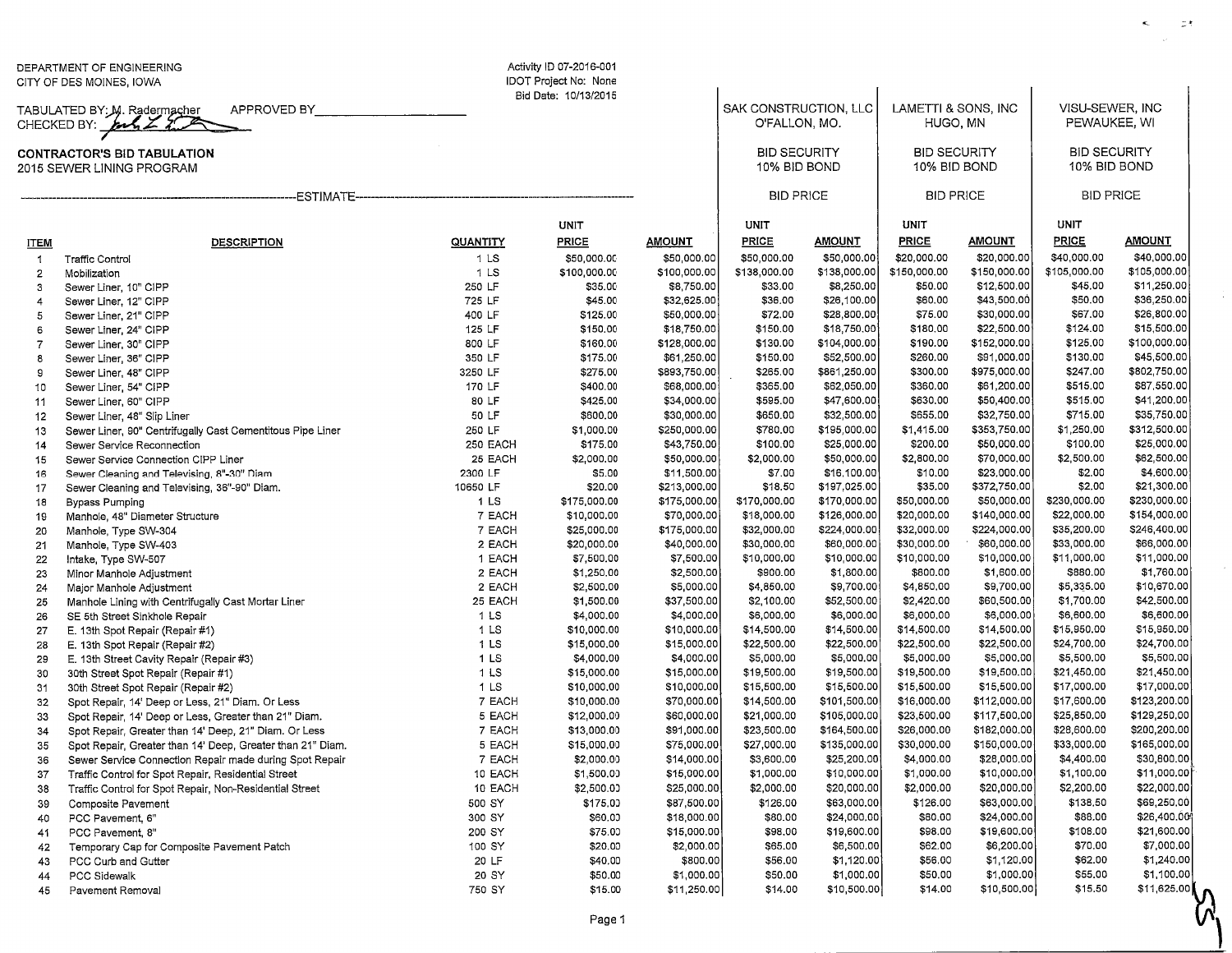|             |                                           |             | UNIT         |                | UNIT        |                | <b>UNIT</b>  |                | <b>UNIT</b>  |                |
|-------------|-------------------------------------------|-------------|--------------|----------------|-------------|----------------|--------------|----------------|--------------|----------------|
| <b>ITEM</b> | <b>DESCRIPTION</b>                        | QUANTITY    | <b>PRICE</b> | <b>AMOUNT</b>  | PRICE       | <b>AMOUNT</b>  | <b>PRICE</b> | <b>AMOUNT</b>  | <b>PRICE</b> | <b>AMOUNT</b>  |
| 46          | Uniformed Police Officer                  | 15 EACH     | \$500.00     | \$7,500.00     | \$400.00    | \$6,000.00     | \$400.00     | \$6,000,00     | \$500.00     | \$7,500.00     |
| 47          | Sodding                                   | 15 SQ       | \$150.00     | \$2,250.00     | \$120.00    | \$1,800.00     | \$120,00     | \$1,800.00     | \$132.00     | \$1,980.00     |
| 48          | Rip Rap, Class D                          | 80 TON      | \$75.00      | \$6,000,00     | \$55,00     | \$4,400,00     | \$55,00      | \$4,400.00     | \$60.00      | \$4,800.00     |
| 49          | Filter Sock                               | 100 LF      | \$4.00       | \$400.00       | \$3,50      | \$350.00       | \$3,50       | \$350.00       | \$4.00       | \$400.00       |
| 50          | Remove Filter Sock                        | 100 LF      | \$1.00       | \$100.00       | \$1.50      | \$150.00       | \$1.15       | \$115.00       | \$1,50       | \$150.00       |
| 51          | RCP Apron w/ Footing and Apron Guard, 48" | <b>EACH</b> | \$5,000.00   | \$5,000.00     | \$6,400.00  | \$6,400.00     | \$6,400.00   | \$6,400.00     | \$7,000.00   | \$7,000.00     |
| 52          | RCP Apron w/ Footing and Apron Guard, 54" | <b>EACH</b> | \$6,000.00   | \$6,000.00     | \$7,000.00  | \$7,000.00     | \$7,000.00   | \$7,000.00     | \$7,700.00   | \$7,700.00     |
| 53          | Tree Protection Fencing                   | 665 LF      | \$5.00       | \$3,325.00     | \$5.00      | \$3,325.00     | \$5,00       | \$3,325.00     | \$5,50       | \$3,657.50     |
| 54          | Mobilization for Emergency Spot Repair    | 10 EACH     | \$2,000.00   | \$20,000,00    | \$2,000.00  | \$20,000.00    | \$2,000.00   | \$20,000.00    | \$2,200.00   | \$22,000.00    |
| 55          | Manhole Enlargement                       | 4 EACH      | \$15,000.00  | \$60,000.00    | \$22,000.00 | \$88,000,00    | \$15,600.00  | \$62,400.00    | \$17,160.00  | \$68,640.00    |
| 56          | Sewer Cleanings                           | 1000 TON    | \$40.00      | \$40,000.00    | \$45,00     | \$45,000.00    | \$35.00      | \$35,000.00    | \$490.00     | \$490,000.00   |
| 57          | Dewatering                                | 4 EACH      | \$5,000,00   | \$20,000,00    | \$6,800.00  | \$27,200.00    | \$6,800.00   | \$27,200.00    | \$7,500.00   | \$30,000.00    |
|             | TOTAL CONSTRUCTION COST                   |             |              | \$3,270,000.00 |             | \$3,546,470.00 |              | \$4,068,060,00 |              | \$4,090,472.50 |
|             | PERCENT OF ENGINEER'S ESTIMATE            |             |              |                |             | $+8.45%$       |              | $+24.41%$      |              | $+25.09%$      |
|             |                                           |             |              |                |             | Low            |              |                |              |                |
|             |                                           |             |              |                |             |                |              |                |              |                |
|             |                                           |             |              |                |             |                |              |                |              |                |

٠

 $\mathbf{r}$ 

 $\sim$ 

 $\ddot{\phantom{a}}$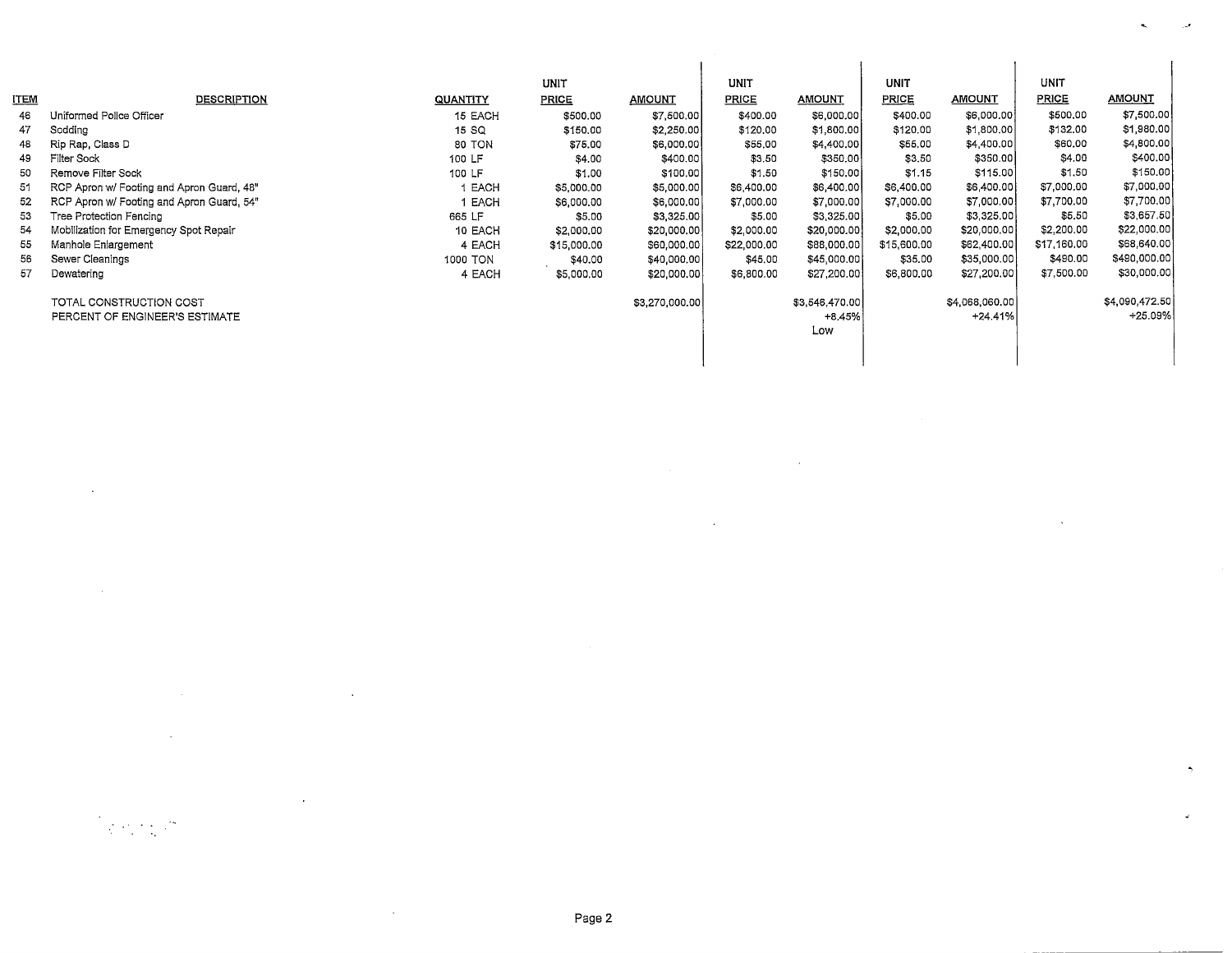DEPARTMENT OF ENGINEERINGCITY OF DES MOINES, IOWA

45 Pavement Removal

Activity ID 07-2016-001 I DOT Project No: NoneBid Date: 10/13/2015

UNITPRICE

TABULATED BY: M. Radermacher<br>CHECKED BY: **July 7 England** APPROVED BY RILe 600+

ITEM DESCRIPTION

## CONTRACTOR'S BID TABULATION2015 SEWER LINING PROGRAM

--ESTIMATE---

|              | INSITUFORM TECH. USA. LLC<br>CHESTERFIELD, MO |                | CONTRACTOR           |                     |                             |               |  |
|--------------|-----------------------------------------------|----------------|----------------------|---------------------|-----------------------------|---------------|--|
|              | <b>BID SECURITY</b><br>10% BID BOND           |                |                      | <b>BID SECURITY</b> | <b>BID SECURITY</b>         |               |  |
|              | <b>BID PRICE</b>                              |                |                      | <b>BID PRICE</b>    | <b>BID PRICE</b>            |               |  |
|              |                                               |                |                      |                     |                             |               |  |
| AMOUNT       | <b>UNIT</b><br>PRICE                          | <u>AMOUNT</u>  | UNIT<br><b>PRICE</b> | <b>AMOUNT</b>       | <b>UNIT</b><br><b>PRICE</b> | <u>AMOUNT</u> |  |
| \$50,000.00  | \$160,000.00                                  | \$160,000.00   |                      |                     |                             |               |  |
| \$100,000.00 | \$63,000.00                                   | \$63,000.00    |                      |                     |                             |               |  |
| \$8,750.00   | \$43.00                                       | \$10,750.00    |                      |                     |                             |               |  |
| \$32,625.00  | \$46.00                                       | \$33,350.00    |                      |                     |                             |               |  |
| \$50,000.00  | \$90.00                                       | \$36,000.00    |                      |                     |                             |               |  |
| \$18,750.00  | \$185.00                                      | \$23,125.00    |                      |                     |                             |               |  |
| \$128,000.00 | \$160.00                                      | \$128,000.00   |                      |                     |                             |               |  |
| \$61,250.00  | \$180.00                                      | \$63,000.00    |                      |                     |                             |               |  |
| \$893,750.00 | \$330.00                                      | \$1,072,500,00 |                      |                     |                             |               |  |
| \$68,000.00  | \$455.00                                      | \$77,350.00    |                      |                     |                             |               |  |
| \$34,000.00  | \$775.00                                      | \$62,000.00    |                      |                     |                             |               |  |
| \$30,000.00  | \$710.00                                      | \$35,500.00    |                      |                     |                             |               |  |
| \$250,000.00 | \$585.00                                      | \$146,250.00   |                      |                     |                             |               |  |
| \$43,750.00  | \$1.00                                        | \$250.00       |                      |                     |                             |               |  |
| \$50,000.00  | \$2,295.00                                    | \$57,375.00    |                      |                     |                             |               |  |
| \$11,500.00  | \$10.00                                       | \$23,000.00    |                      |                     |                             |               |  |
| \$213,000.00 | \$50.00                                       | \$532,500.00   |                      |                     |                             |               |  |
| \$175,000.00 | \$185,000.00                                  | \$185,000.00   |                      |                     |                             |               |  |
| \$70,000.00  | \$21,850.00                                   | \$152,950.00   |                      |                     |                             |               |  |
| \$175,000.00 | \$34,950.00                                   | \$244,650.00   |                      |                     |                             |               |  |
| \$40,000.00  | \$32,775.00                                   | \$65,550.00    |                      |                     |                             |               |  |
| \$7,500.00   | \$10,925.00                                   | \$10,925.00    |                      |                     |                             |               |  |
| \$2,500.00   | \$875.00                                      | \$1,750.00     |                      |                     |                             |               |  |
| \$5,000.00   | \$5,300.00                                    | \$10,600.00    |                      |                     |                             |               |  |
| \$37,500.00  | \$1,300.00                                    | \$32,500.00    |                      |                     |                             |               |  |
| \$4,000.00   | \$6,550.00                                    | \$6,550.00     |                      |                     |                             |               |  |
| \$10,000.00  | \$15,840.00                                   | \$15,840.00    |                      |                     |                             |               |  |
| \$15,000.00  | \$24,580.00                                   | \$24,580.00    |                      |                     |                             |               |  |
| \$4,000.00   | \$5,460.00                                    | \$5,460.00     |                      |                     |                             |               |  |
| \$15,000.00  | \$21,300.00                                   | \$21,300.00    |                      |                     |                             |               |  |
| \$10,000.00  | \$16,930.00                                   | \$16,930.00    |                      |                     |                             |               |  |
| \$70,000.00  | \$17,480.00                                   | \$122,360.00   |                      |                     |                             |               |  |
| \$60,000.00  | \$25,675.00                                   | \$128,375.00   |                      |                     |                             |               |  |
| \$91,000.00  | \$28,405.00                                   | \$198,835.00   |                      |                     |                             |               |  |
| \$75,000.00  | \$32,775.00                                   | \$163,875.00   |                      |                     |                             |               |  |
| \$14,000.00  | S4 370.00                                     | \$30,590.00    |                      |                     |                             |               |  |

 $\mathbf{R}$ 

 $\overline{\phantom{a}}$ 

| 1              | <b>Traffic Control</b>                                     | 1 <sub>LS</sub> | \$50,000.00  | \$50,000.00  | \$160,000.00 | \$160,000.00   |  |
|----------------|------------------------------------------------------------|-----------------|--------------|--------------|--------------|----------------|--|
| $\mathbf{2}$   | Mobilization                                               | 1 <sub>LS</sub> | \$100,000.00 | \$100,000.00 | \$63,000.00  | \$63,000.00    |  |
| 3              | Sewer Liner, 10" CIPP                                      | 250 LF          | \$35.00      | \$8,750.00   | \$43.00      | \$10,750.00    |  |
| 4              | Sewer Liner, 12" CIPP                                      | 725 LF          | \$45.00      | \$32,625.00  | \$46.00      | \$33,350.00    |  |
| 5              | Sewer Liner, 21" CIPP                                      | 400 LF          | \$125.00     | \$50,000.00  | \$90.00      | \$36,000.00    |  |
| 6              | Sewer Liner, 24" CIPP                                      | 125 LF          | \$150.00     | \$18,750.00  | \$185.00     | \$23,125.00    |  |
| $\overline{7}$ | Sewer Liner, 30" CIPP                                      | 800 LF          | \$160.00     | \$128,000.00 | \$160.00     | \$128,000.00   |  |
| 8              | Sewer Liner, 36" CIPP                                      | 350 LF          | \$175.00     | \$61,250.00  | \$180.00     | \$63,000.00    |  |
| 9              | Sewer Liner, 48" CIPP                                      | 3250 LF         | \$275.00     | \$893,750.00 | \$330.00     | \$1,072,500,00 |  |
| 10             | Sewer Liner, 54" CIPP                                      | 170 LF          | \$400.00     | \$68,000.00  | \$455.00     | \$77,350.00    |  |
| 11             | Sewer Liner, 60" CIPP                                      | 80 LF           | \$425.00     | \$34,000.00  | \$775.00     | \$62,000.00    |  |
| 12             | Sewer Liner, 48" Slip Liner                                | 50 LF           | \$600,00     | \$30,000.00  | \$710.00     | \$35,500.00    |  |
| 13             | Sewer Liner, 90" Centrifugally Cast Cementitous Pipe Liner | 250 LF          | \$1,000.00   | \$250,000.00 | \$585.00     | \$146,250.00   |  |
| 14             | Sewer Service Reconnection                                 | 250 EACH        | \$175.00     | \$43,750.00  | \$1.00       | \$250.00       |  |
| 15             | Sewer Service Connection CIPP Liner                        | 25 EACH         | \$2,000.00   | \$50,000.00  | \$2,295.00   | \$57,375.00    |  |
| 16             | Sewer Cleaning and Televising, 8"-30" Diam.                | 2300 LF         | \$5.00       | \$11,500.00  | \$10.00      | \$23,000.00    |  |
| 17             | Sewer Cleaning and Televising, 36"-90" Diam.               | 10650 LF        | \$20.00      | \$213,000.00 | \$50.00      | \$532,500.00   |  |
| 18             | <b>Bypass Pumping</b>                                      | 1 LS            | \$175,000.00 | \$175,000,00 | \$185,000.00 | \$185,000.00   |  |
| 19             | Manhole, 48" Diameter Structure                            | 7 EACH          | \$10,000.00  | \$70,000.00  | \$21,850.00  | \$152,950.00   |  |
| 20             | Manhole, Type SW-304                                       | 7 EACH          | \$25,000.00  | \$175,000.00 | \$34,950.00  | \$244,650.00   |  |
| 21             | Manhole, Type SW-403                                       | 2 EACH          | \$20,000.00  | \$40,000.00  | \$32,775.00  | \$65,550.00    |  |
| 22             | Intake, Type SW-507                                        | 1 EACH          | \$7,500.00   | \$7,500.00   | \$10,925.00  | \$10,925.00    |  |
| 23             | Minor Manhole Adjustment                                   | 2 EACH          | \$1,250.00   | \$2,500.00   | \$875.00     | \$1,750.00     |  |
| 24             | Major Manhole Adjustment                                   | 2 EACH          | \$2,500.00   | \$5,000.00   | \$5,300.00   | \$10,600.00    |  |
| 25             | Manhole Lining with Centrifugally Cast Mortar Liner        | 25 EACH         | \$1,500.00   | \$37,500.00  | \$1,300.00   | \$32,500.00    |  |
| 26             | SE 5th Street Sinkhole Repair                              | 1 <sub>LS</sub> | \$4,000.00   | \$4,000.00   | \$6,550.00   | \$6,550.00     |  |
| 27             | E. 13th Spot Repair (Repair #1)                            | 1 <sub>LS</sub> | \$10,000.00  | \$10,000.00  | \$15,840.00  | \$15,840.00    |  |
| 28             | E. 13th Spot Repair (Repair #2)                            | 1 <sub>LS</sub> | \$15,000.00  | \$15,000.00  | \$24,580.00  | \$24,580.00    |  |
| 29             | E. 13th Street Cavity Repair (Repair #3)                   | 1 <sub>LS</sub> | \$4,000.00   | \$4,000.00   | \$5,460.00   | \$5,460.00     |  |
| 30             | 30th Street Spot Repair (Repair #1)                        | 1 <sub>LS</sub> | \$15,000.00  | \$15,000.00  | \$21,300.00  | \$21,300.00    |  |
| 31             | 30th Street Spot Repair (Repair #2)                        | 1 <sub>LS</sub> | \$10,000.00  | \$10,000.00  | \$16,930.00  | \$16,930.00    |  |
| 32             | Spot Repair, 14' Deep or Less, 21" Diam. Or Less           | 7 EACH          | \$10,000.00  | \$70,000.00  | \$17,480.00  | \$122,360.00   |  |
| 33             | Spot Repair, 14' Deep or Less, Greater than 21" Diam.      | 5 EACH          | \$12,000.00  | \$60,000.00  | \$25,675.00  | \$128,375.00   |  |
| 34             | Spot Repair, Greater than 14' Deep, 21" Diam. Or Less      | 7 EACH          | \$13,000.00  | \$91,000.00  | \$28,405.00  | \$198,835.00   |  |
| 35             | Spot Repair, Greater than 14' Deep, Greater than 21" Diam. | 5 EACH          | \$15,000.00  | \$75,000.00  | \$32,775.00  | \$163,875.00   |  |
| 36             | Sewer Service Connection Repair made during Spot Repair    | 7 EACH          | \$2,000.00   | \$14,000.00  | \$4,370.00   | \$30,590.00    |  |
| 37             | Traffic Control for Spot Repair, Residential Street        | 10 EACH         | \$1,500.00   | \$15,000.00  | \$1,090.00   | \$10,900.00    |  |
| 38             | Traffic Control for Spot Repair, Non-Residential Street    | 10 EACH         | \$2,500.00   | \$25,000.00  | \$2,185.00   | \$21,850.00    |  |
| 39             | Composite Pavement                                         | 500 SY          | \$175.00     | \$87,500.00  | \$138,00     | \$69,000.00    |  |
| 40             | PCC Pavement, 6"                                           | 300 SY          | \$60.00      | \$18,000.00  | \$87.00      | \$26,100.00    |  |
| 41             | PCC Pavement, 8"                                           | 200 SY          | \$75.00      | \$15,000.00  | \$105.00     | \$21,000.00    |  |
| 42             | Temporary Cap for Composite Pavement Patch                 | 100 SY          | \$20.00      | \$2,000.00   | \$65,00      | \$6,500,00     |  |
| 43             | PCC Curb and Gutter                                        | 20 LF           | \$40.00      | \$800.00     | \$60,00      | \$1,200.00     |  |
| 44             | PCC Sidewalk                                               | 20 SY           | \$50.00      | \$1,000.00   | \$55.00      | \$1,100.00     |  |

750 SY

**QUANTITY** 

\$11,250.01

\$15.00

\$11,250.01